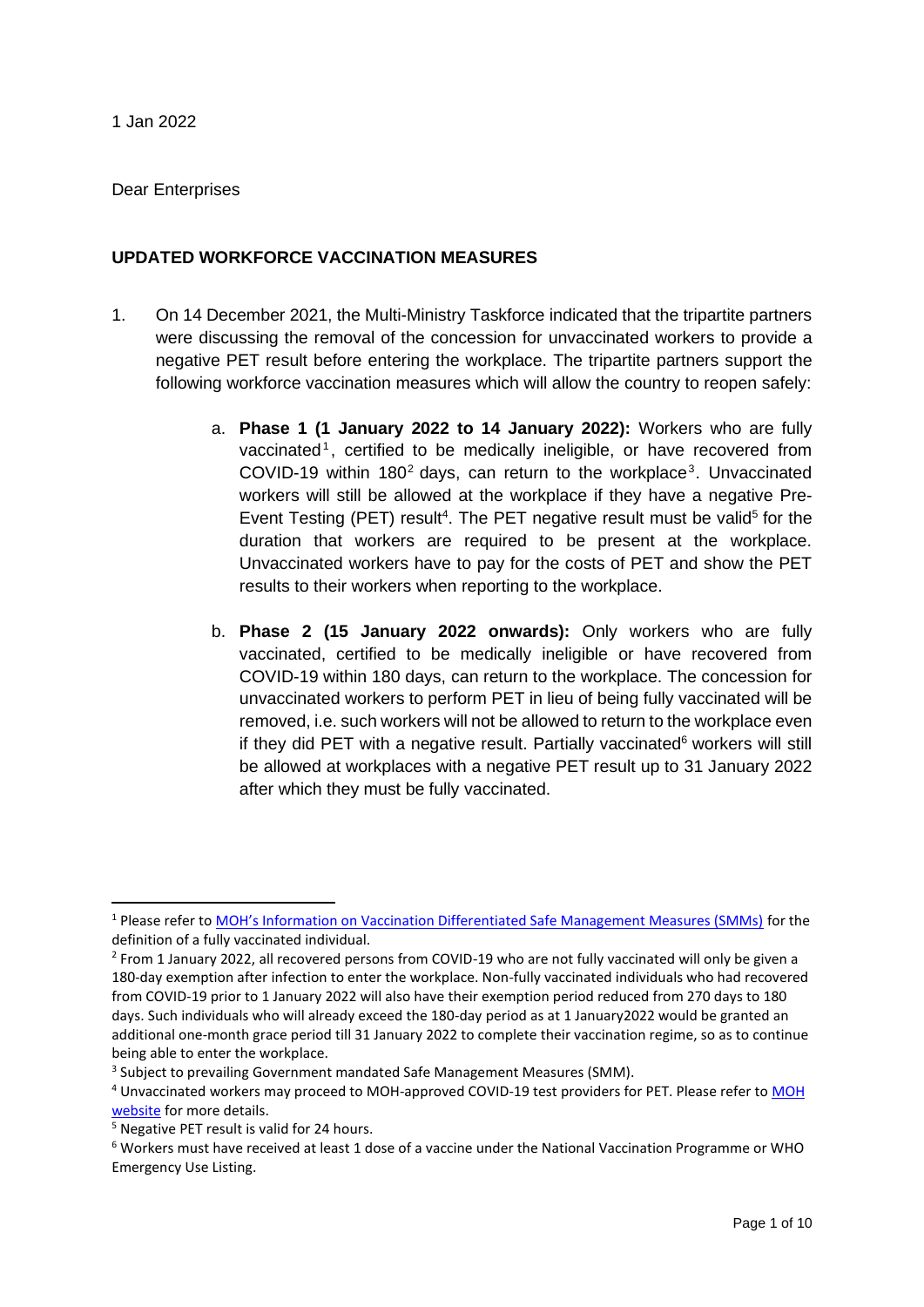2. Please see **MOM's updated advisory on COVID-19 vaccination at the workplace (27 December 2021)** for more details**:** [https://mom.gov.sg/covid-19/advisory-on-covid-](https://mom.gov.sg/covid-19/advisory-on-covid-19-vaccination-in-employment-settings)[19-vaccination-in-employment-settings](https://mom.gov.sg/covid-19/advisory-on-covid-19-vaccination-in-employment-settings)

## **Work Arrangements for Unvaccinated Workers**

- 3. For unvaccinated workers, enterprises may allow them to work from home if the enterprises assess that such working arrangements sufficiently meet their operational / business needs. However, as the vast majority of vaccinated workers eventually return to the workplace more frequently, the prolonged absence of the unvaccinated workers from the workplace may affect their individual performance as well as negatively impact team or organisational performance.
- 4. From 15 January 2022, for workers whose jobs require working on-site as determined by their enterprise, enterprises can:
	- a. Redeploy them to suitable jobs which can be done from home if such jobs are available, with remuneration commensurate with the responsibilities of the alternative jobs; or
	- b. Place them on no-pay leave based on mutually agreeable terms. By not coming to the workplace, unvaccinated workers are protected from being exposed to the threat of the virus; or
	- c. As a last resort after exploring options above, terminate their employment (with notice) in accordance with the employment contract. If termination of employment is due to workers' inability to be at the workplace to perform their contracted work, such termination of employment would not be considered as wrongful dismissal.

# **Special Consideration for Unvaccinated Workers who are Medically Ineligible for Vaccines under the National Vaccination Programme (NVP)**

- 5. Even though workers who are certified to be medically ineligible for vaccines under the NVP are allowed to work on-site, enterprises should consider the following measures:
	- a. Allow the workers to work from home if they are able to do so and their absence from the workplace should **not** affect assessment of their performance; or
	- b. Redeploy the workers to suitable jobs which can be done from home if such jobs are available, with remuneration commensurate with the responsibilities of the alternative jobs.

## **Special Consideration for Pregnant Workers**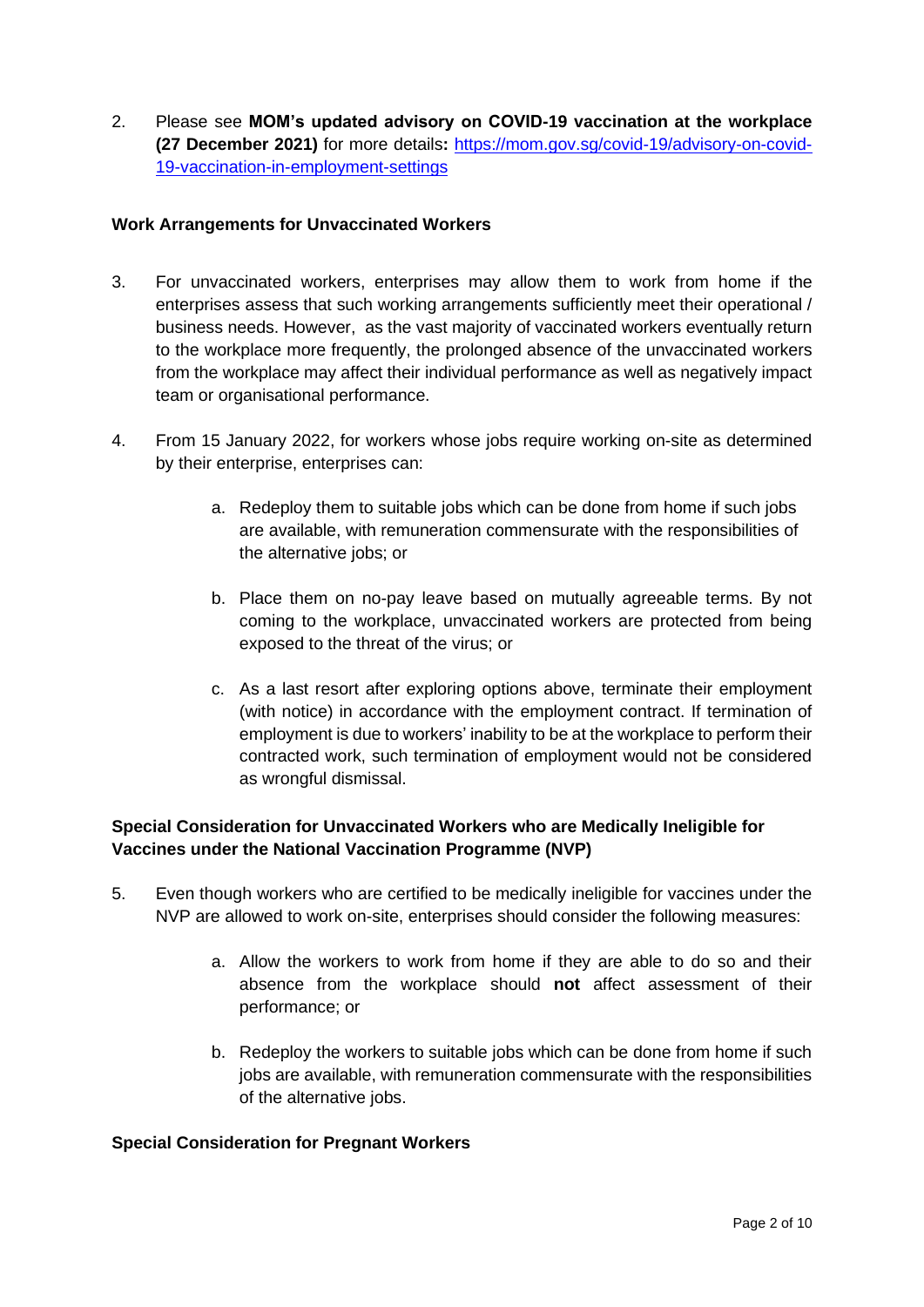- 6. Pregnant workers are also strongly encouraged to be vaccinated with the vaccines under the NVP as soon as possible. Pregnant women who delay vaccination are at higher risks of complications should they contract COVID-19 during pregnancy. Pregnant women may wish to consult their obstetricians to discuss benefits and risks.
- 7. Enterprises should not terminate the employment of medically eligible but unvaccinated pregnant workers and are strongly encouraged to give special consideration to their needs and concerns. Enterprises should consider extending similar support measures as per **Paras 5a and 5b** or no-pay leave (NPL) until after the worker has delivered. Such NPL should not affect their right to maternity benefits required under any legislation, employment contract or collective agreement.

## **Call to Action**

- 8. The tripartite partners urge enterprises to make a concerted push to get their unvaccinated workers to be vaccinated as soon as possible. To facilitate this, companies may check their workforce's vaccination rate using the **[Workforce Vaccination](https://go.gov.sg/percentvaccinated)  [Checker](https://go.gov.sg/percentvaccinated)** (Corppass required).
- 9. Enterprises need to verify workers' eligibility before they are allowed to return to the workplace (e.g. proof of vaccination, certificate of being medically ineligible for vaccination, PET result or proof of recovery within 180 days). Workers who refuse to show proof would be treated as unvaccinated for the purposes of paragraphs **1**, **3** and **4**.
- 10. Enterprises should facilitate vaccination by granting paid time-off to workers for their vaccination (including vaccination booster shots), and additional paid sick leave (beyond contractual or statutory requirement) in the rare event that the worker experiences a vaccine-related adverse reaction.
- 11. The tripartite partners would also like to urge the remaining unvaccinated workers to go for vaccination as soon as possible to protect their well-being and avoid any impact to their jobs and livelihoods. Workers may walk into any vaccination centre, polyclinic and participating Public Health Preparedness Clinic (PHPC) to get vaccinated without the need to make an appointment.
- 12. Please note that the current Fast and Easy Testing Rostered Routine Testing (FET-RRT) regime will continue to apply, unless otherwise advised.

# **Conclusion**

13. Vaccination significantly strengthens our defences against COVID-19. As we transit into a COVID resilient nation, the tripartite partners urge all enterprises and workers to work together to control the spread of COVID-19, reduce the strain on our healthcare institutions and facilitate a safe reopening of our society and economy.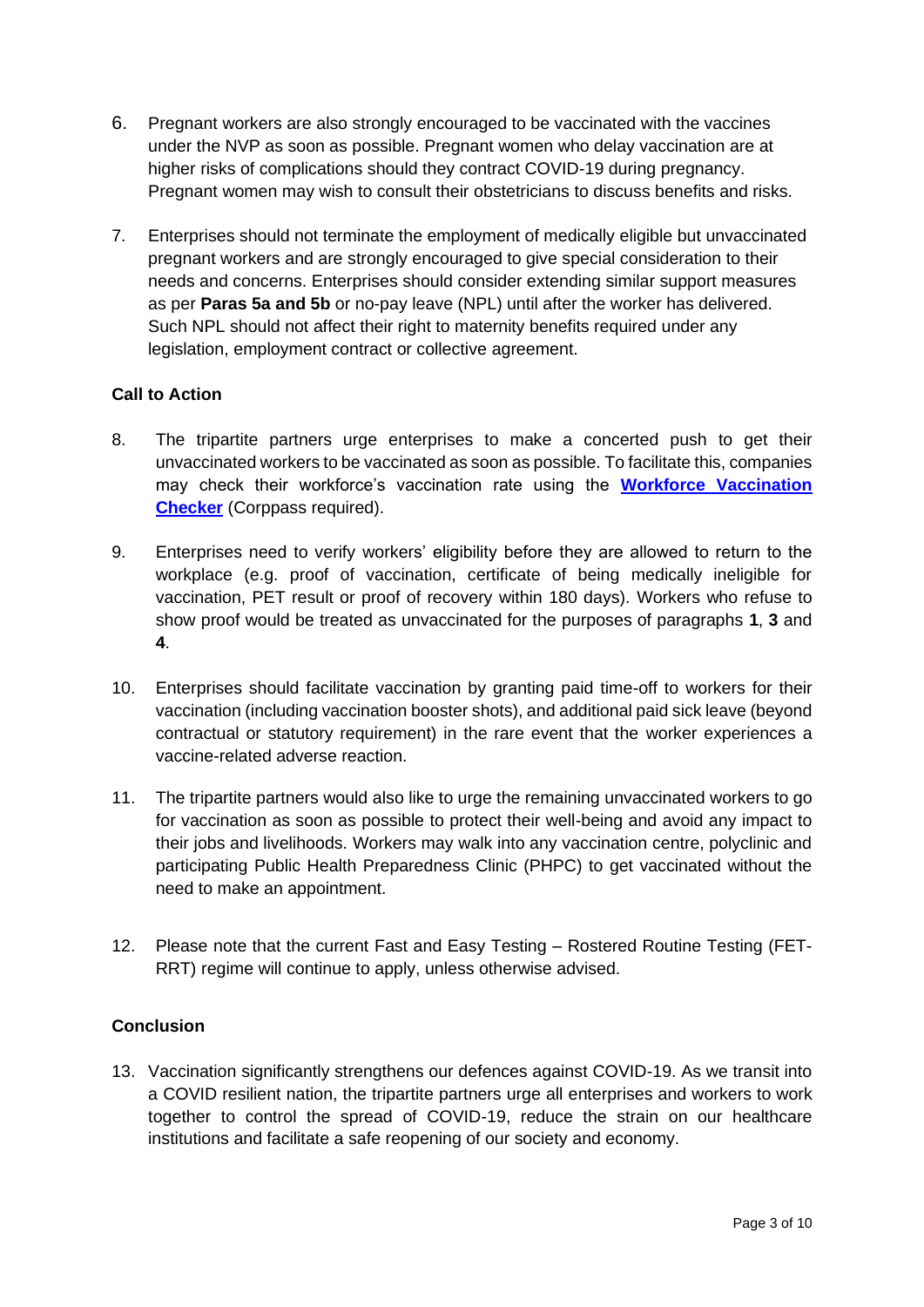14. For more details, please contact your service/programme coordinators in MSF/SGE for further clarifications.

#### *(Last updated on 1 January 2022)*

## **Annexes**

- Annex A List of Enterprises in the Social Services Sector
- Annex B Frequently Asked Questions
- Annex C Recognised Proofs of Vaccination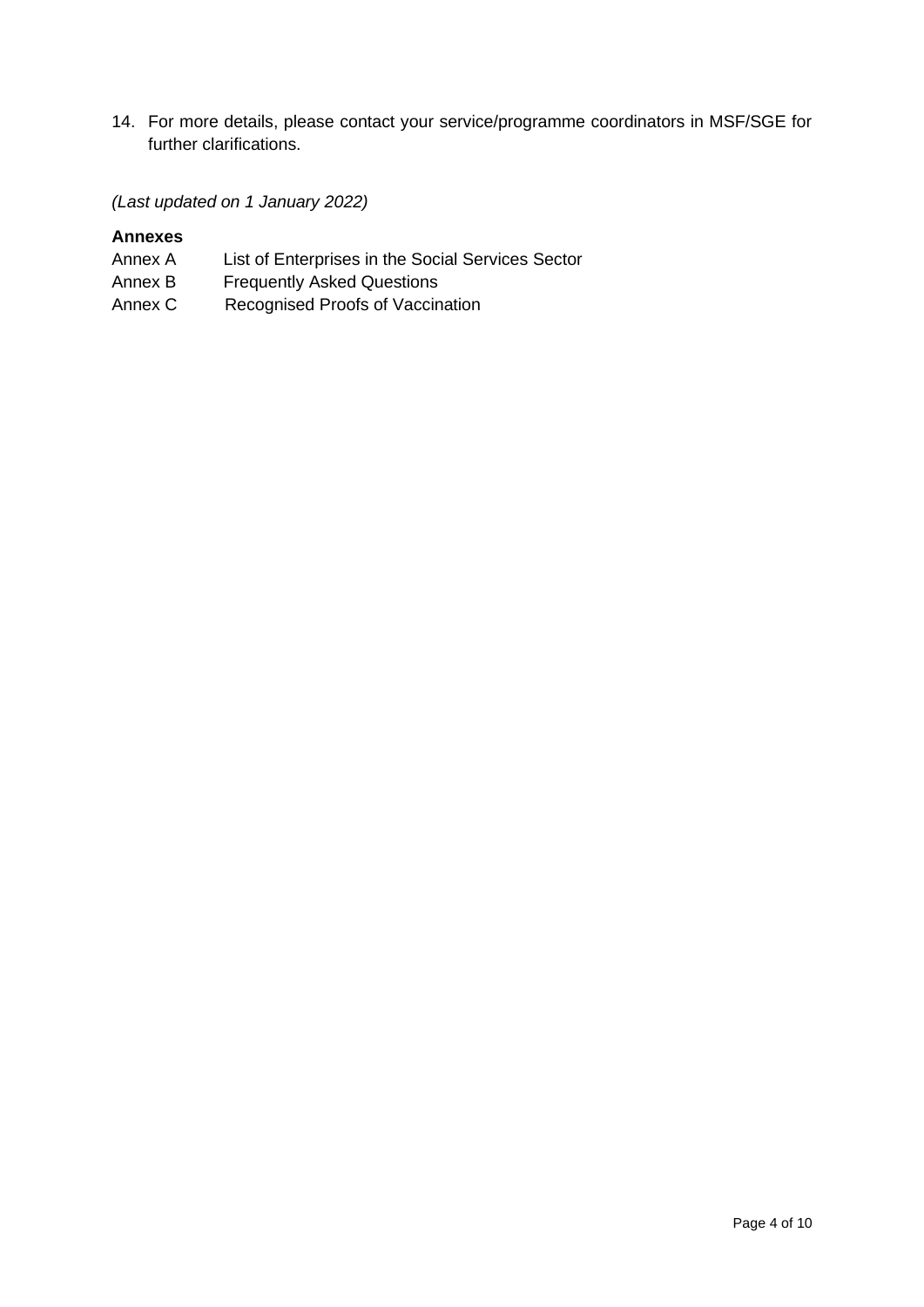# **List of Enterprises in the Social Services Sector**

| S/N            | <b>Type of Service</b>                                                                                                                               | <b>Programmes</b>                                                                                                                                                                                                                                                                                                                                                                                                                                                                                                                                                                                                                                                                                                                                 |
|----------------|------------------------------------------------------------------------------------------------------------------------------------------------------|---------------------------------------------------------------------------------------------------------------------------------------------------------------------------------------------------------------------------------------------------------------------------------------------------------------------------------------------------------------------------------------------------------------------------------------------------------------------------------------------------------------------------------------------------------------------------------------------------------------------------------------------------------------------------------------------------------------------------------------------------|
| $\mathbf 1$    | <b>Residential Homes</b><br>serving elderly<br>residents                                                                                             | <b>Welfare Homes</b><br>$\bullet$<br><b>Sheltered Homes</b><br>$\bullet$<br><b>Adult Disability Homes</b><br>$\bullet$<br><b>Transitional Shelters</b><br>$\bullet$<br>Senior Group Homes<br>$\bullet$<br><b>Community Homes</b><br>$\bullet$<br><b>Disability Hostels</b><br>$\bullet$<br>Safe Sound Sleeping Places                                                                                                                                                                                                                                                                                                                                                                                                                             |
| $\overline{2}$ | <b>Residential Homes</b><br>serving non-elderly<br>residents                                                                                         | <b>Children and Young Persons' Homes</b><br>$\bullet$<br>Singapore Boys' Home<br>$\bullet$<br>Singapore Girls' Home<br>$\bullet$<br><b>Children Disability Homes</b><br>$\bullet$<br><b>Crisis Shelters</b><br>$\bullet$                                                                                                                                                                                                                                                                                                                                                                                                                                                                                                                          |
| 3              | Care Services for<br>Children                                                                                                                        | Early Intervention (EI) Centres<br>$\bullet$<br>Community-based Student Care Centres (SCCs)<br>$\bullet$                                                                                                                                                                                                                                                                                                                                                                                                                                                                                                                                                                                                                                          |
| $\overline{4}$ | Community-based<br><b>Disability Services</b>                                                                                                        | Day Activity Centres<br>$\bullet$<br>Therapy Hub<br>٠<br><b>Sheltered Workshops</b><br>$\bullet$<br>Community-based integration support<br>٠<br><b>Special Student Care Centres</b><br>$\bullet$                                                                                                                                                                                                                                                                                                                                                                                                                                                                                                                                                  |
| 5              | Social Services in the<br>eldercare sector<br>and/or serving children<br>12 years old and<br>below e.g., case<br>interviews, counselling<br>sessions | <b>Family Service Centres</b><br>$\bullet$<br><b>Family Violence Specialist Centres</b><br>٠<br><b>Child Protection Specialist Centres</b><br>$\bullet$<br>Integrated Services for Individual and Family Protection<br>$\bullet$<br><b>Specialist Centre</b><br><b>Mandatory Counselling Centres</b><br>$\bullet$<br><b>Divorce Support Specialist Agencies</b><br>$\bullet$<br><b>Integrated Service Providers</b><br>$\bullet$<br><b>Fostering Agencies</b><br>$\bullet$<br><b>HOPE Mentoring Agencies</b><br>Safe and Strong Families Agencies<br>$\bullet$<br>Pre-Family Guidance Order Service Agencies<br>$\bullet$<br>Family Guidance Order Service<br>Agencies providing residential services<br>$\bullet$<br><b>Access Agencies</b><br>٠ |
| 6              | Services providing<br>frontline services with<br>direct interaction with<br>seniors or children 12<br>years old and below                            | Parenting Support Programme (if serving grandparents)<br>$\bullet$<br>Early Risk Marriage Programme (if serving children 12<br>$\bullet$<br>years old and below)                                                                                                                                                                                                                                                                                                                                                                                                                                                                                                                                                                                  |
| 7              | <b>Others</b>                                                                                                                                        | Organisations running services similar to above, but are not<br>listed, are to contact MSF on their obligations under the<br>workforce vaccination measures.                                                                                                                                                                                                                                                                                                                                                                                                                                                                                                                                                                                      |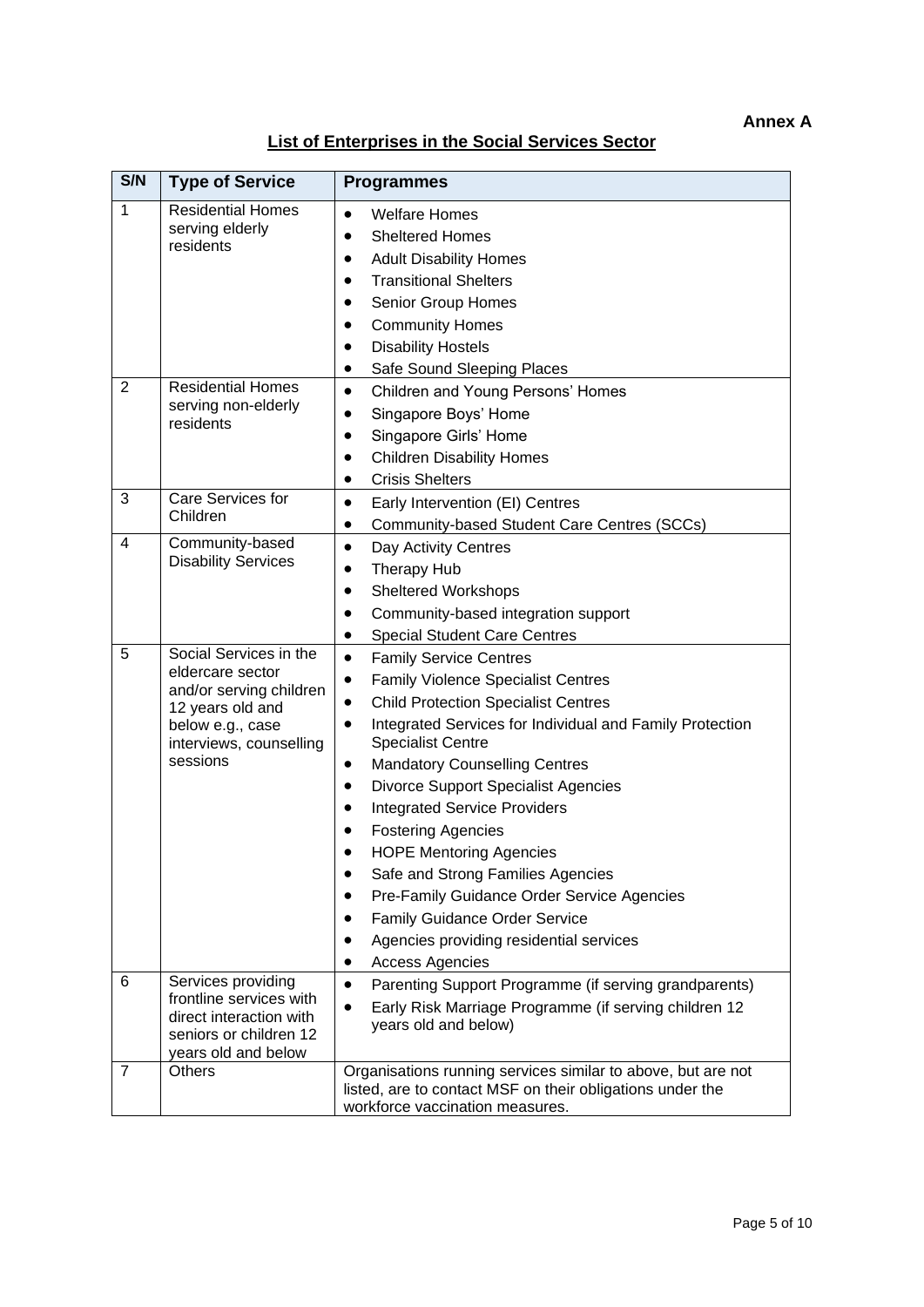# **FREQUENTLY ASKED QUESTIONS**

1. Should SSAs pay for the Pre-Event Testing (PET) from a MOH-approved COVID-19 test provider, for workers who are returning to the workplace and are medically eligible, but choose not to vaccinate?

No. In line with MTF's direction, unvaccinated workers should pay for the costs of their PET.

2. Are all contractors and volunteers included under the workforce vaccination measures?

Regular contractors and regular volunteers (those who come into the facility to provide services/volunteer at least once a month) are included under the workforce vaccination measures.

3. Which other groups are included under the workforce vaccination measures?

Caregivers who accompany clients with high needs into classes, or taking part in classes on how to care or their clients at least once a month, will also be included under the workforce vaccination measures.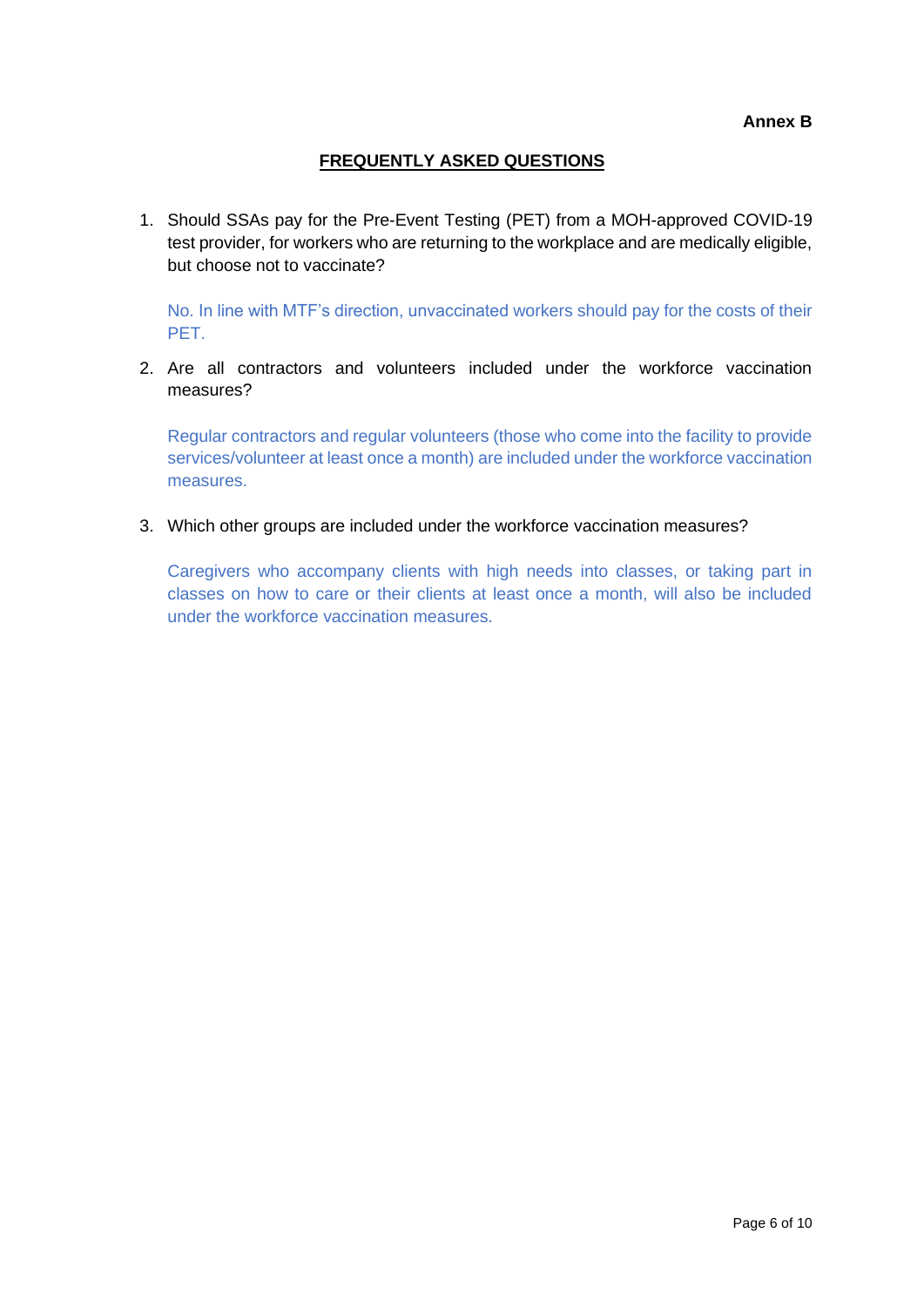# **Annex C**

#### **Recognised Proofs of Vaccination**

Enterprises can establish how many workers are Fully Vaccinated by checking their vaccination status using the most updated methods as set out on <https://go.gov.sg/acceptabledocs> (refer to the "For fully vaccinated individuals" and "For individuals who have recovered from COVID-19" sections).

| <b>Category of Fully</b><br><b>Vaccinated (see</b><br>Paragraph 8) | <b>Description</b>                                                                                                                                                                                                                                                                                                                 | <b>Reference Image(s)</b>                                                                                                                                                                                                                                                                                                                                |
|--------------------------------------------------------------------|------------------------------------------------------------------------------------------------------------------------------------------------------------------------------------------------------------------------------------------------------------------------------------------------------------------------------------|----------------------------------------------------------------------------------------------------------------------------------------------------------------------------------------------------------------------------------------------------------------------------------------------------------------------------------------------------------|
| $(1)$ and $(3)$                                                    | <b>Vaccination Status on</b><br><b>TraceTogether application</b><br>Enterprises are to ensure<br>that the 'Vaccinated' icon<br>appears as shown in the<br>picture on the right.<br>Enterprises are to ensure it<br>is not a screenshot by asking<br>the individual to click on<br>other icons or refresh button<br>within the app. | <b>1-5 devices nearby</b><br>4 min ago $(i)$<br>Ò<br>Your COVID Health Status<br>Vaccinated<br>No test status<br>$\blacksquare$<br>SafeEntry check in<br>Ē.<br>Scan QR<br><b>Favourites</b><br>Group<br>Stay safe together.<br>$\rightarrow$<br>Share the app!<br><b>Pause Trace Together</b><br>⊕<br>圡<br>$\equiv$<br>History<br>Upload<br>More<br>Home |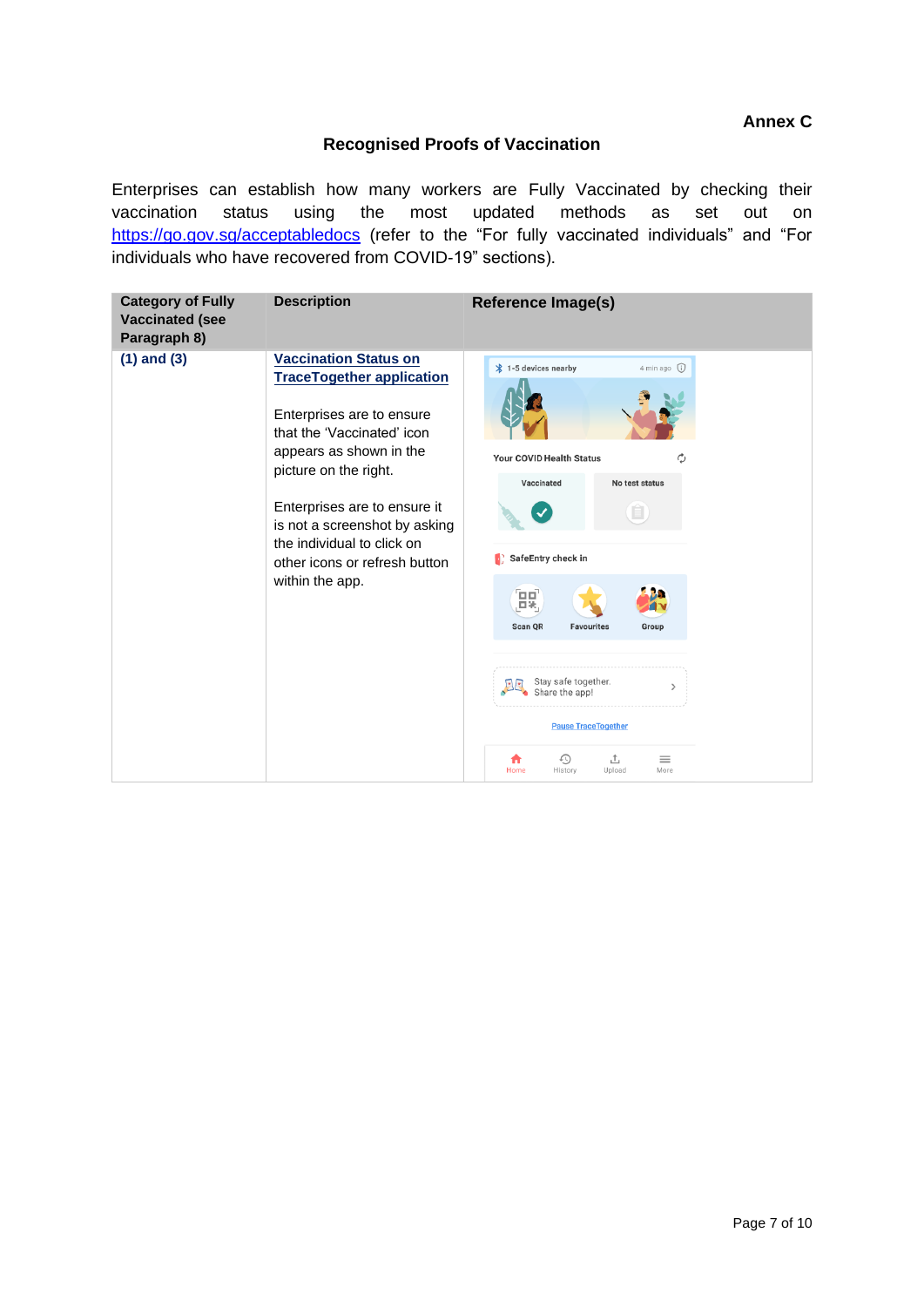| <b>Category of Fully</b><br><b>Vaccinated (see</b><br>Paragraph 8) | <b>Description</b>                                                                                                                                                                                                                                                                            | <b>Reference Image(s)</b>                                                                                                                                                                                                                                                                                                                                                                                                                                                                                                                                                                                                                                                                                                                                                                                                                                                                                                                                                                                                  |
|--------------------------------------------------------------------|-----------------------------------------------------------------------------------------------------------------------------------------------------------------------------------------------------------------------------------------------------------------------------------------------|----------------------------------------------------------------------------------------------------------------------------------------------------------------------------------------------------------------------------------------------------------------------------------------------------------------------------------------------------------------------------------------------------------------------------------------------------------------------------------------------------------------------------------------------------------------------------------------------------------------------------------------------------------------------------------------------------------------------------------------------------------------------------------------------------------------------------------------------------------------------------------------------------------------------------------------------------------------------------------------------------------------------------|
| $(1)$ and $(3)$                                                    | <b>Vaccination Status on</b><br><b>HealthHub application</b>                                                                                                                                                                                                                                  |                                                                                                                                                                                                                                                                                                                                                                                                                                                                                                                                                                                                                                                                                                                                                                                                                                                                                                                                                                                                                            |
|                                                                    | Enterprises are to ensure<br>that the 'Vaccinated' icon as<br>shown in the picture on the<br>right.<br>Enterprises are to ensure it<br>is not a screenshot by asking<br>the individual to click on<br>other icons within the app.                                                             | <b>Vaccination Records</b><br>Vaccinated<br>$\bullet$<br>Effective starting 14 Jun 2021<br><b>COVID-19 PFIZER-BIONTECH/</b><br><b>COMIRNATY (A-COV)</b><br>31 MAY 2021<br>RAFFLES MEDICAL VACCINATION CENTRE -<br>TECK GHEE CC<br>10 MAY 2021<br>RAFFLES MEDICAL VACCINATION CENTRE -<br>TECK GHEE CC<br>View more $\rightarrow$<br><b>Download PDF</b>                                                                                                                                                                                                                                                                                                                                                                                                                                                                                                                                                                                                                                                                    |
| $(1)$ and $(3)$                                                    | <b>Physical Vaccination</b><br><b>Card/Slip</b>                                                                                                                                                                                                                                               | <b>COVID-19 VACCINATION CARD</b>                                                                                                                                                                                                                                                                                                                                                                                                                                                                                                                                                                                                                                                                                                                                                                                                                                                                                                                                                                                           |
|                                                                    | Enterprises are to only accept<br>the<br>original<br>hardcopy<br>card/slip.<br>Enterprises are to ensure that<br>the card/slip belongs to the<br>individual<br>by<br>checking<br>his/her<br>the<br>against<br>Government-issued<br>photo<br>identification.<br>Enterprises are to ensure that | Information about COVID-19 Vaccination<br>The COVID-19 vaccine you have received<br>MINISTRY OF HEALTH<br>consists of two doses. The second dose<br>SINGAPORE<br>must be completed to achieve the best<br>possible protection, and for the protection<br>to be as long-lasting as possible.<br><b>COVID-19 VACCINATION CARD</b><br>The vaccine has been assessed to be safe for<br>Please bring this card for your next appointment<br>use. However, just like other vaccines, you<br>may experience some side effects such as<br>PERSONAL PARTICULARS<br>headache, body aches, tiredness and<br>soreness at the injection site, or fever.<br>Name:<br>These usually get better after 1-3 days and<br>may be a sign that your immune system is<br>NRIC/FIN.<br>making a protective response against<br>DOB:<br>COVID-19.<br>YOUR NEXT VACCINATION IS DUE IN<br>DAYS<br>Time<br>Place<br><b>Appointment Date</b>                                                                                                            |
|                                                                    | more than 2 weeks have                                                                                                                                                                                                                                                                        | <b>COVID-19 VACCINATION RECORD</b><br><b>Place of Vaccination</b><br>Vaccine Dose Date of Vaccination<br><b>Vaccine Brand</b>                                                                                                                                                                                                                                                                                                                                                                                                                                                                                                                                                                                                                                                                                                                                                                                                                                                                                              |
|                                                                    | passed since the final dose of                                                                                                                                                                                                                                                                | Pfizer-BioNTech /<br>De2<br><b>C</b> Sinovac<br>Comirnaty<br>C Other<br><b>I</b> Moderna<br>$\square$ #2<br>T Pfizer-BigNilech /<br>C Shovac                                                                                                                                                                                                                                                                                                                                                                                                                                                                                                                                                                                                                                                                                                                                                                                                                                                                               |
|                                                                    | the vaccine (e.g. if your final<br>dose was on 1 July 2021                                                                                                                                                                                                                                    | Cominnaty<br>D Other<br><b>I</b> Moderna<br>AFTER VACCINATION ADVICE<br>You can also report any side effects that you experience to<br><b>Possible Side Effects</b><br><b>How to Manage</b>                                                                                                                                                                                                                                                                                                                                                                                                                                                                                                                                                                                                                                                                                                                                                                                                                                |
|                                                                    | (1),<br>(Day<br>you<br>would<br>be<br>considered<br>fully<br>to<br>be<br>vaccinated from 15 July 2021<br>(Day 15)).                                                                                                                                                                           | HSA vis: go.gov.sg/srf<br>Pain, redness, swelling<br>Those with fever are advised to self isolate<br>at the injection site<br>at home until the fever subsides.<br>This vaccine may cause a severe allergic reaction in very rare<br>Fever, chills<br>instances. If you experience a severe allergic reaction<br>Paracetamol 1 to 2 tablets every 6 hours for<br>Headache, muscle pain,<br>(difficulty breathing, swelling of your face, throat, eyes or<br>adults or dosed according to the child's<br>joint pain<br>lips, a fast heartbeat, dizziness or weakness, rash all over<br>weight as needed<br>your body), please seek immediate medical attention by<br>Tiredness<br>Rest<br>calling 995 or going to the nearest A&E. The doctor will also<br>Lymph node swelling at Usually gets better by itself in a week or so<br>decide if you should receive the second dose of the vaccine.<br>neck or arms<br>See a doctor if:<br>the side effects persist or get worse<br>- the fever persists for more than 48 hours |
|                                                                    | Note. Hard-copy and digital<br>overseas vaccination certs<br>are not recognised.                                                                                                                                                                                                              |                                                                                                                                                                                                                                                                                                                                                                                                                                                                                                                                                                                                                                                                                                                                                                                                                                                                                                                                                                                                                            |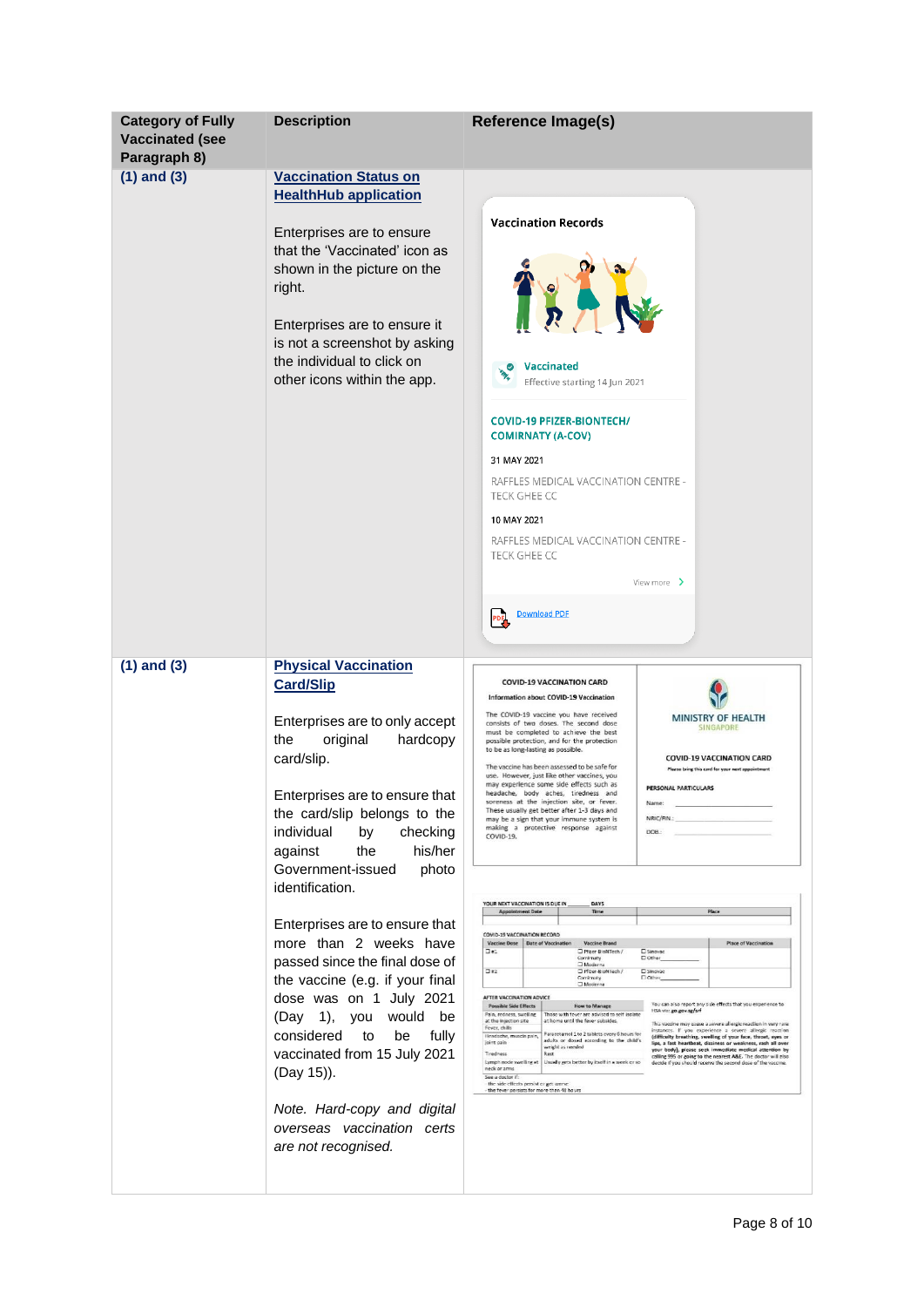| <b>Category of Fully</b><br><b>Vaccinated (see</b><br>Paragraph 8) | <b>Description</b>                                                                                                                                                                                                                                                                                                                                                                                                                                                                                                                                                       | <b>Reference Image(s)</b>                                                                                                                                                                                                                                                                                                                                                                                                                                                                                                                                                                                                                                                                                                                                                                                                                                                                                                                                                                                                       |
|--------------------------------------------------------------------|--------------------------------------------------------------------------------------------------------------------------------------------------------------------------------------------------------------------------------------------------------------------------------------------------------------------------------------------------------------------------------------------------------------------------------------------------------------------------------------------------------------------------------------------------------------------------|---------------------------------------------------------------------------------------------------------------------------------------------------------------------------------------------------------------------------------------------------------------------------------------------------------------------------------------------------------------------------------------------------------------------------------------------------------------------------------------------------------------------------------------------------------------------------------------------------------------------------------------------------------------------------------------------------------------------------------------------------------------------------------------------------------------------------------------------------------------------------------------------------------------------------------------------------------------------------------------------------------------------------------|
| (2)                                                                | <b>Discharge Memo</b><br>Enterprises are to only accept<br>the original hardcopy memo.<br>Enterprises are to ensure that<br>the memo belongs to the<br>individual<br>checking<br>by<br>against his/ her Government-<br>issued photo identification.<br>To ensure that the duration of<br>the activity is within the 270<br>exemption<br>days<br>period<br>calculated from the date of<br>the 1 <sup>st</sup> PCR test.<br>Older versions of memo that<br>do not indicate the exemption<br>period or the date of the PCR<br>positive test result will not be<br>accepted. | MINISTRY OF HEALTH<br><b>DISCHARGE MEMO</b><br>Name of Patient:<br>NRIC/FIN:<br>To whom it may concern,<br>The abovementioned patient first tested positive for SARS-CoV-2 (COVID-19) via a<br>The abovementioned patient has since completed the necessary period of isolation for<br>the treatment of COVID-19 and is no longer infectious. He is exempted from Pre-<br>Event Testing until <date>.<br/>[Please indicate N.A if not applicable]<br/>The abovementioned patient has also been given a leave of absence<sup>1</sup> to rest and<br/>recover at his/her place of residence until<br/>Thank you.<br/>For any queries, please contact the MOH Emergency Line at 1800 333 9999 or email<br/>to moh qsm@moh.gov.sg.<br/>DR DERRICK HENG<br/>DEPUTY DIRECTOR OF MEDICAL SERVICES<br/><b>PUBLIC HEALTH GROUP</b></date>                                                                                                                                                                                                |
|                                                                    |                                                                                                                                                                                                                                                                                                                                                                                                                                                                                                                                                                          | $^{\rm 1}$ During the period of the Lasse of Absence, you should ramein in your place of accommodation' rasidance as much as possible, and only leave your place of<br>acconmediatentesidence for essentials (e.g., food and greceries, urgent medical treatment). If you have a price non-pressing medical appointment, you should<br>oull your healthoure provider and inform them that you are on Lou<br>After your Leave of Absence is over, you may report back to work, subject to provailing safe distancing measures imposed by the Government.                                                                                                                                                                                                                                                                                                                                                                                                                                                                         |
| (2)                                                                | e-Discharge Memo<br>The unique link to the e-<br>Discharge Memo will be sent<br>via SMS.<br>Ensure it is not a screenshot<br>by asking the individual to<br>click on other links within the<br>memo.<br>Enterprises are to ensure that<br>the duration of the activity is<br>within<br>the<br>270<br>days<br>exemption period.                                                                                                                                                                                                                                           | Government agencies communicate via .gov.sg websites<br>MINISTRY OF HEALTH<br><b>DISCHARGE MEMO</b><br>Name of Patient:<br>NRIC/FIN:<br>Dear Sir/Mdm.<br>This memo indicates that you are discharged from your<br>Isolation Order as of 12pm on ___________. After your<br>discharge, you are deemed no longer infectious.<br>You are exempted from pre-event testing (PET) for 270 days<br>after your positive test result until_______________ and are allowed<br>to enter premises and venues (that are subjected to PET entry<br>checks) without any further PCR or ART tests<br>similar to that for<br>(https://go.gov.sg/vdsmminfo)<br>vaccinated individuals.<br>You may also use your Isolation Order SMS with your end date<br>as proof of discharge.<br>For more information, you may wish to visit covid.gov.sg. If you<br>have further questions, contact the MOH COVID-19 General<br>Enquiries Hotline at 1800 333 9999, or email<br>moh_qsm@moh.gov.sg<br>Thank you.<br>PUBLIC HEALTH GROUP<br>MINISTRY OF HEALTH |